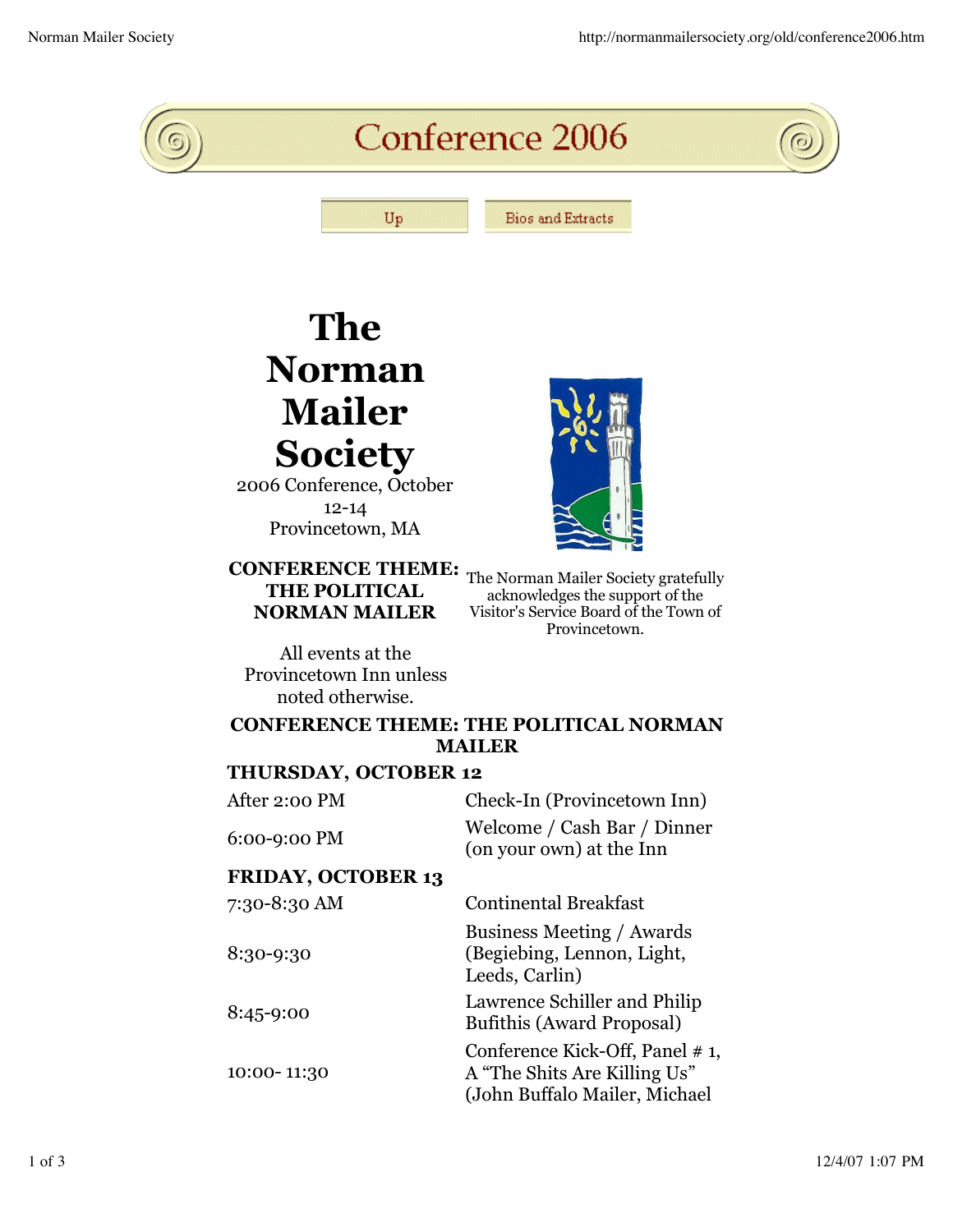Chaiken, Gerald Lucas)

| <b>BREAK</b>                |                                                                                                                                                                   |
|-----------------------------|-------------------------------------------------------------------------------------------------------------------------------------------------------------------|
| 11:45 AM-12:45 PM           | Panel # 1, B "The Shits Are<br>Killing Us"<br>(Richard Oram, Cathy<br>Henderson, J. Michael Lennon)                                                               |
| 12:45-2:00                  | Lunch on your own.                                                                                                                                                |
| 2:00-4:00                   | Literary Walking Tour of<br>Provincetown, hosted by<br><b>Christopher Busa (Meeting</b><br>place TBA)                                                             |
|                             | or<br>Screening: "Street Time": pilot<br>for a TV series starring<br>Norman and Stephen Mailer,<br>produced/introduced by Rick<br>Stratton                        |
| 4:30-5:30                   | Social Hour / Cash Bar, Pepe's<br>Restaurant                                                                                                                      |
| 5:30-7:30                   | Dinner, Pepe's (fixed price)<br>menu TBA)                                                                                                                         |
| 7:45-9:15                   | Readers' Theater: Mailer's<br>Politicians, Directed by Bonnie<br><b>Culver (Fine Arts Work)</b><br>Center)                                                        |
| <b>SATURDAY, OCTOBER 14</b> |                                                                                                                                                                   |
| 7:30-8:30 AM                | <b>Continental Breakfast</b>                                                                                                                                      |
|                             | THE EXISTENTIAL<br><b>CITIZEN, 1950s-1980s</b>                                                                                                                    |
| 9:00-10:30                  | Panel # 2: An American Dream<br>(Kevin Power, Anna Beskin,<br>Keith Cavedo)                                                                                       |
| Panel $#3:$ )               | The Artist as Citizen (Brian)<br>MacDonald, Marc Triplett,<br><b>Mantra Roy</b>                                                                                   |
| <b>BREAK</b>                |                                                                                                                                                                   |
| 10:45 AM-12:15 PM           | Panel #4: Women, American<br>Decadence, and Politics<br>(Constance Holmes, Debbie<br>McLeod, Allen Ahearn)<br>Panel # 5: Mailer's Political<br>Challenge (Sabrina |